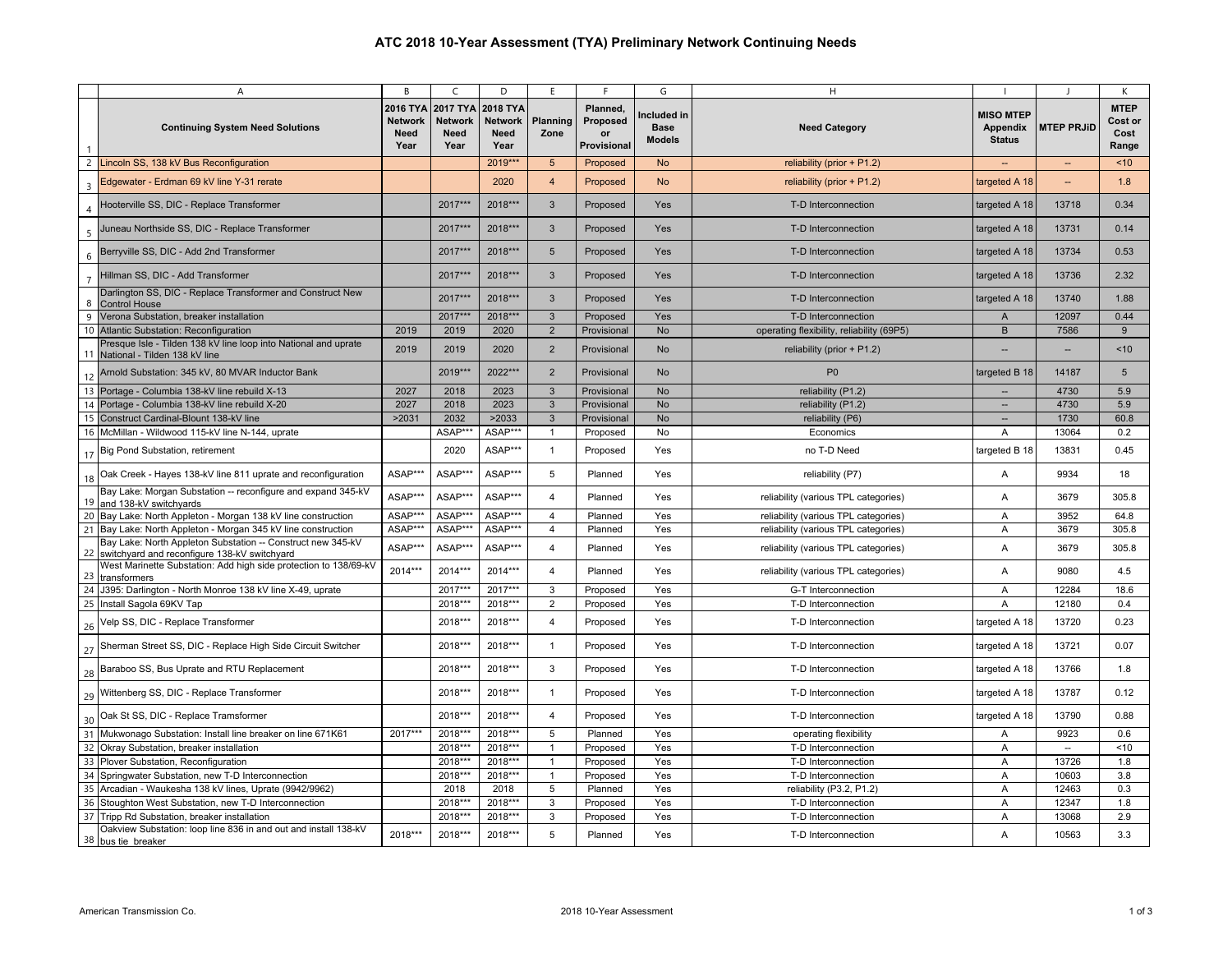|    | $\overline{A}$                                                                                             | B                                          | $\mathsf{C}$                                      | D                                                        | E                | E                                                | G                                           | H                                                   |                                               |                   | К                                       |
|----|------------------------------------------------------------------------------------------------------------|--------------------------------------------|---------------------------------------------------|----------------------------------------------------------|------------------|--------------------------------------------------|---------------------------------------------|-----------------------------------------------------|-----------------------------------------------|-------------------|-----------------------------------------|
| -1 | <b>Continuing System Need Solutions</b>                                                                    | 2016 TYA<br>Network<br><b>Need</b><br>Year | 2017 TYA<br><b>Network</b><br><b>Need</b><br>Year | <b>2018 TYA</b><br><b>Network</b><br><b>Need</b><br>Year | Planning<br>Zone | Planned,<br>Proposed<br>or<br><b>Provisional</b> | Included in<br><b>Base</b><br><b>Models</b> | <b>Need Category</b>                                | <b>MISO MTEP</b><br>Appendix<br><b>Status</b> | <b>MTEP PRJID</b> | <b>MTEP</b><br>Cost or<br>Cost<br>Range |
| 39 | St Martins Substation: Add new 138 kV bus and bus tie breaker                                              | 2018***                                    | 2018***                                           | 2018***                                                  | 5                | Proposed                                         | Yes                                         | T-D Interconnection                                 | Α                                             | 10643             | 4.7                                     |
| 40 | North Madison - Briggs Road 345 kV line                                                                    | 2018***                                    | 2018**                                            | 2018***                                                  | 1, 3             | Planned                                          | Yes                                         | reliability, economics and policy benefits          | Α                                             | 3127              | 1016.1                                  |
| 41 | Plymouth 4 Substation, breaker installation                                                                |                                            | 2018**                                            | 2018***                                                  | $\overline{4}$   | Proposed                                         | Yes                                         | T-D Interconnection                                 | A                                             | 13065             | 1.6                                     |
| 42 | Forest Junction 138kV Substation: Install 25 Mvar inductor                                                 | 2018***                                    | 2018***                                           | 2018***                                                  | $\overline{4}$   | Planned                                          | Yes                                         | system intact (P0)                                  | $\overline{A}$                                | 7581              | 1.8                                     |
| 43 | Ogden St. Networking Project: Ogden St. - Bayshore 69-kV line<br>construction                              | 2018***                                    | 2018***                                           | 2018***                                                  | $\overline{4}$   | Planned                                          | Yes                                         | T-D interconnection                                 | A                                             | 4732              | 10.4                                    |
| 44 | Branch River Substation: Construct new 345-kV switching station                                            | 2018*                                      | 2018*                                             | 2018*                                                    | $\overline{4}$   | Planned                                          | Yes                                         | new generation                                      | A                                             | 3206              | 46.6                                    |
| 45 | City Limits 138-kV bus reconductor                                                                         | 2026                                       | $2018***$                                         | 2018***                                                  | $\overline{4}$   | Planned                                          | Yes                                         | reliability (P3.2)                                  | $\overline{A}$                                | 8640              | 0.6                                     |
| 46 | Pershing Substation: Loop Stone Lake - Gardner Park 345-kV line<br>into new Pershing 345/115-kV Substation | 2018***                                    | 2018***                                           | 2018***                                                  | $\mathbf{1}$     | Proposed                                         | No                                          | T-T interconnection                                 | B                                             | 9925              | 15                                      |
| 47 | Forest Junction 138-kV Substation: Install redundant bus<br>differential                                   | 2019***                                    | 2019***                                           | 2019***                                                  | 4                | Planned                                          | Yes                                         | reliability (stability E2.D)                        | ÷.                                            | $\sim$            | < 10                                    |
|    | 48 Construct Edgerton T-D 138 KV                                                                           |                                            | 2018***                                           | 2019***                                                  | 3                | Proposed                                         | Yes                                         | T-D Interconnection                                 | $\overline{A}$                                | 13066             | 1.7                                     |
| 49 | State Line SS, new DIC                                                                                     |                                            | 2019***                                           | 2019***                                                  | 5                | Proposed                                         | Yes                                         | T-D Interconnection                                 | targeted A 18                                 | 14604             | 8.2                                     |
|    | 50 Construct Arcadian 138KV D-T                                                                            |                                            | 2019**                                            | 2019***                                                  | 5                | Proposed                                         | Yes                                         | T-D Interconnection                                 | A                                             | 13067             | 0.26                                    |
| 51 | Hancock SS - DIC, Replace Transformers                                                                     |                                            | 2019**                                            | 2019***                                                  | $\mathbf{1}$     | Proposed                                         | Yes                                         | T-D Interconnection                                 | targeted A 18                                 | 13774             | 4.72                                    |
| 52 | Plover SS, DIC - Replace Transformers                                                                      |                                            | 2019***                                           | 2019***                                                  | $\mathbf{1}$     | Proposed                                         | Yes                                         | T-D Interconnection                                 | targeted A 18                                 | 13726             | 1.77                                    |
| 53 | Cranberry Substation 115 kV, 10.4 MVAR Inductor Bank                                                       |                                            | 2019***                                           | 2019***                                                  | $\overline{2}$   | Proposed                                         | No                                          | P <sub>0</sub>                                      | targeted A 18                                 | 14184             | 2                                       |
| 54 | M-38 SS and Silver River SS, New 138 kV Inductor Banks                                                     |                                            | 2019***                                           | 2019***                                                  | 2                | Proposed                                         | No                                          | P <sub>0</sub>                                      | targeted A 18                                 | 14185             | 4.1                                     |
| 55 | Iron Grove: 138 kV, 15 MVAR Inductor Bank                                                                  |                                            | 2019***                                           | 2019***                                                  | $\overline{2}$   | Proposed                                         | No                                          | P <sub>0</sub>                                      | targeted A 18                                 | 14186             | 2                                       |
| 56 | Winona Substation: 138 kV, 8 MVAR Inductor Bank                                                            |                                            | 2019**                                            | 2019***                                                  | $\overline{2}$   | Proposed                                         | No                                          | P <sub>0</sub>                                      | targeted A 18                                 | 14805             | 1.9                                     |
| 57 | Bain - Spring Valley 138-kV uprate 63141                                                                   | 2019                                       | 2019                                              | 2019                                                     | 3 & 5            | Planned                                          | Yes                                         | T-D interconnection, reliability (69P1.2)           | Α                                             | 3808              | 70.5                                    |
|    | Construct a new 138/69-kV substation on Spring Valley - North<br>58 Lake Geneva 138-kV circuit             | 2019                                       | 2019                                              | 2019                                                     | 3 & 5            | Planned                                          | Yes                                         | T-D interconnection, reliability (69P1.2)           | A                                             | 3808              | 70.5                                    |
|    | Construct a new 69-kV circuit from Twin Lakes to the new<br>59 substation                                  | 2019                                       | 2019                                              | 2019                                                     | 3 & 5            | Planned                                          | Yes                                         | T-D interconnection, reliability (69P1.2)           | $\overline{A}$                                | 3808              | 70.5                                    |
| 60 | Construct a new Spring Valley-North Lake Geneva 138-kV circuit                                             | 2019                                       | 2019                                              | 2019                                                     | 3 & 5            | Planned                                          | Yes                                         | T-D interconnection, reliability (69P1.2)           | Α                                             | 3808              | 70.5                                    |
| 61 | Twin Lakes - Katzenberg 69-kV rebuild Y-102                                                                | 2019                                       | 2019                                              | 2019                                                     | 3 & 5            | Planned                                          | Yes                                         | T-D interconnection, reliability (69P1.2)           | A                                             | 3808              | 70.5                                    |
| 62 | M13-Reinforcement-Bunker Hill-Blackbrook                                                                   | 2019**                                     | 2019**                                            | 2019**                                                   | $\mathbf{1}$     | Planned                                          | Yes                                         | reliability (P1.2)                                  | A                                             | 7602/7603         | 28.3                                    |
|    | Somers Substation: loop Racine - Kenosha 138-kV line 1651 in<br>63 and out                                 | 2019***                                    | 2019***                                           | 2019***                                                  | 5                | Planned                                          | Yes                                         | T-D interconnection                                 | $\overline{A}$                                | 8660              | 8                                       |
| 64 | Walker Tap Underground Cable Removal                                                                       |                                            | 2019***                                           | 2019***                                                  | 5                | Planned                                          | Yes                                         | no T-D Need                                         | targeted A 18                                 | 14039             | 0.7                                     |
| 65 | Williams Bay Substation: Loop X-44 in and out                                                              | 2019***                                    | 2019***                                           | 2019***                                                  | 3                | Proposed                                         | Yes                                         | T-D interconnection                                 | A                                             | 4421              | 4.4                                     |
| 66 | J390: Kittyhawk Substation, new G-T interconnection                                                        |                                            | 2019***                                           | 2019***                                                  | 3                | Proposed                                         | Yes                                         | G-T Interconnection                                 | A                                             | 13103             | 49.5                                    |
| 67 | Paddock - NW Beloit 138 kV line X-53, install series reactor                                               |                                            | 2019**                                            | 2019***                                                  | 3                | Proposed                                         | Yes                                         | reliability (various TPL categories)                | A                                             | 13004             | 1.4                                     |
| 68 | Highway V Substation: Install 138-kV breakers and 69-kV circuit<br>switchers on 138/69-kV transformers     | 2018***                                    | 2019**                                            | 2019***                                                  | $\overline{4}$   | Planned                                          | Yes                                         | operating flexibility, reliability (prior + 69P1.3) | A                                             | 7986              | 9                                       |
| 69 | Pulliam 138-kV Substation: Install redundant bus differential                                              | 2019***                                    | 2019***                                           | 2019***                                                  | $\overline{4}$   | Planned                                          | Yes                                         | reliability (stability P5.5)                        | $\ddotsc$                                     | $\sim$            | ~10                                     |
|    | 70 Ellinwood 138-kV Bus Rerate                                                                             | 2019*                                      | 2019*                                             | 2019*                                                    | $\overline{4}$   | Proposed                                         | No                                          | reliability (P6)                                    | Α                                             | 12103             | 2.4                                     |
| 71 | J703 Huron SS, Generator Interconnection Facilities                                                        |                                            | 2019***                                           | 2019***                                                  | $\overline{2}$   | Proposed                                         | Yes                                         | G-T Interconnection                                 | targeted A 18                                 | 13784             | 17.1                                    |
| 72 | J704 Silver River SS, Generator Interconnection Facilities                                                 |                                            | 2019**                                            | 2019***                                                  | $\overline{2}$   | Proposed                                         | Yes                                         | G-T Interconnection                                 | targeted A 18                                 | 13769             | 19.6                                    |
| 73 | Plains - Arnold 138-kV uprate                                                                              | 2023***                                    | 2019***                                           | $2019***$                                                | $\overline{2}$   | Proposed                                         | Yes                                         | <b>NITS Request</b>                                 | A                                             | 13572             | 9.4                                     |
| 74 | Mount Pleasant Tech Interconnection Project                                                                |                                            | 2020***                                           | 2019***                                                  | 5                | Proposed                                         | Yes                                         | T-D Interconnection                                 | targeted A 18                                 | 14073             | 140                                     |
|    | 75 Spare Reactor Purchase                                                                                  | 2020                                       | 2020                                              | 2020                                                     | 1, 3             | Proposed                                         | Yes                                         | P <sub>0</sub>                                      | $\overline{\phantom{a}}$                      | $\sim$            | < 10                                    |